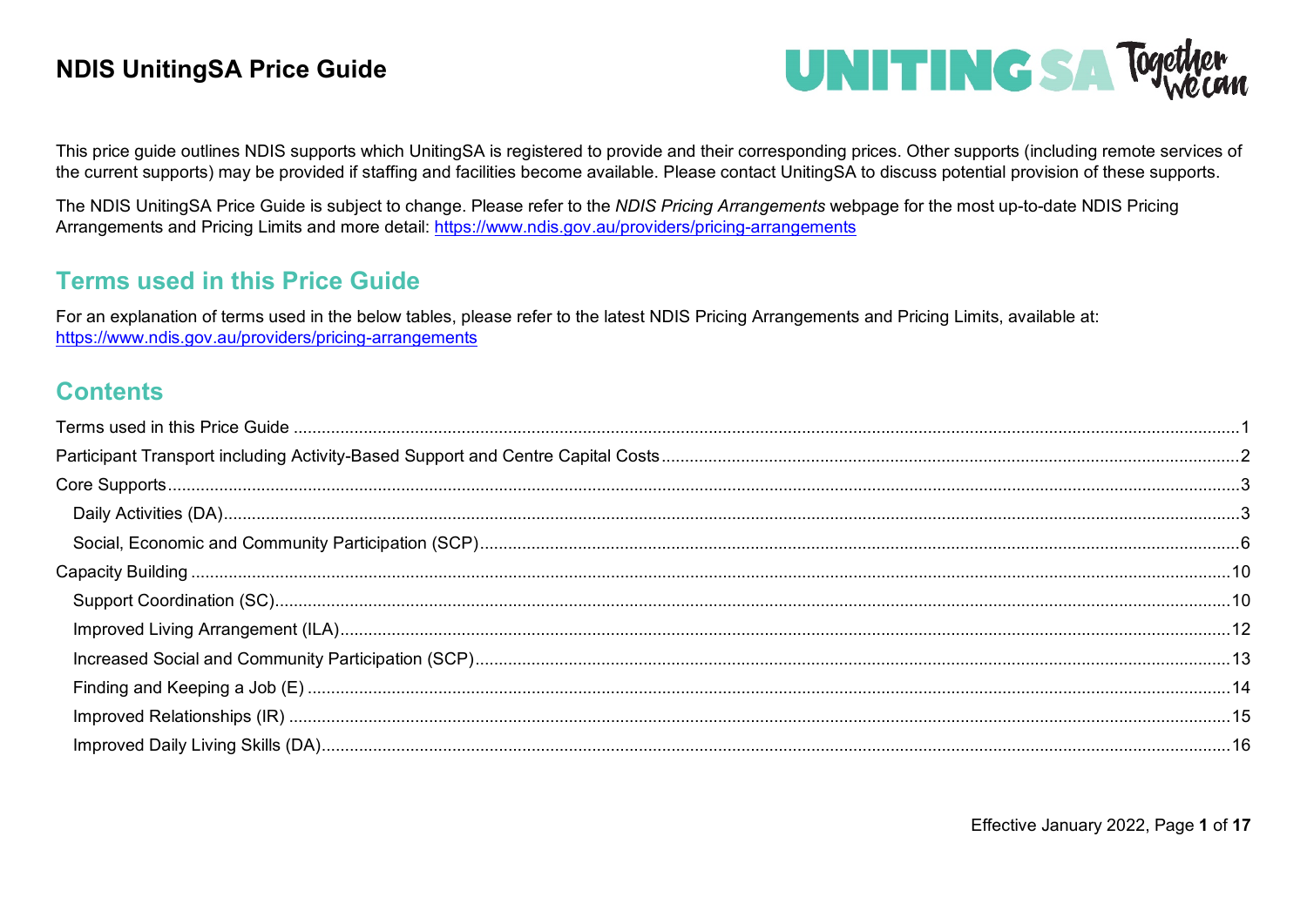

## <span id="page-1-0"></span>**Participant Transport including Activity-Based Support and Centre Capital Costs**

UnitingSA will charge \$2.17 per person per hour when a support is delivered in a facility in accordance with the Centre Capital Cost items of the Price Guide.

UnitingSA will also charge \$1 per kilometre for Participant Transport where we are assisting you to access the community via one of the following:

- Assistance with Social, Economic and Community Participation
- Improved Living Arrangements
- Increased Social and Community Participation
- Improved Relationships
- Improved Learning
- Finding and Keeping a Job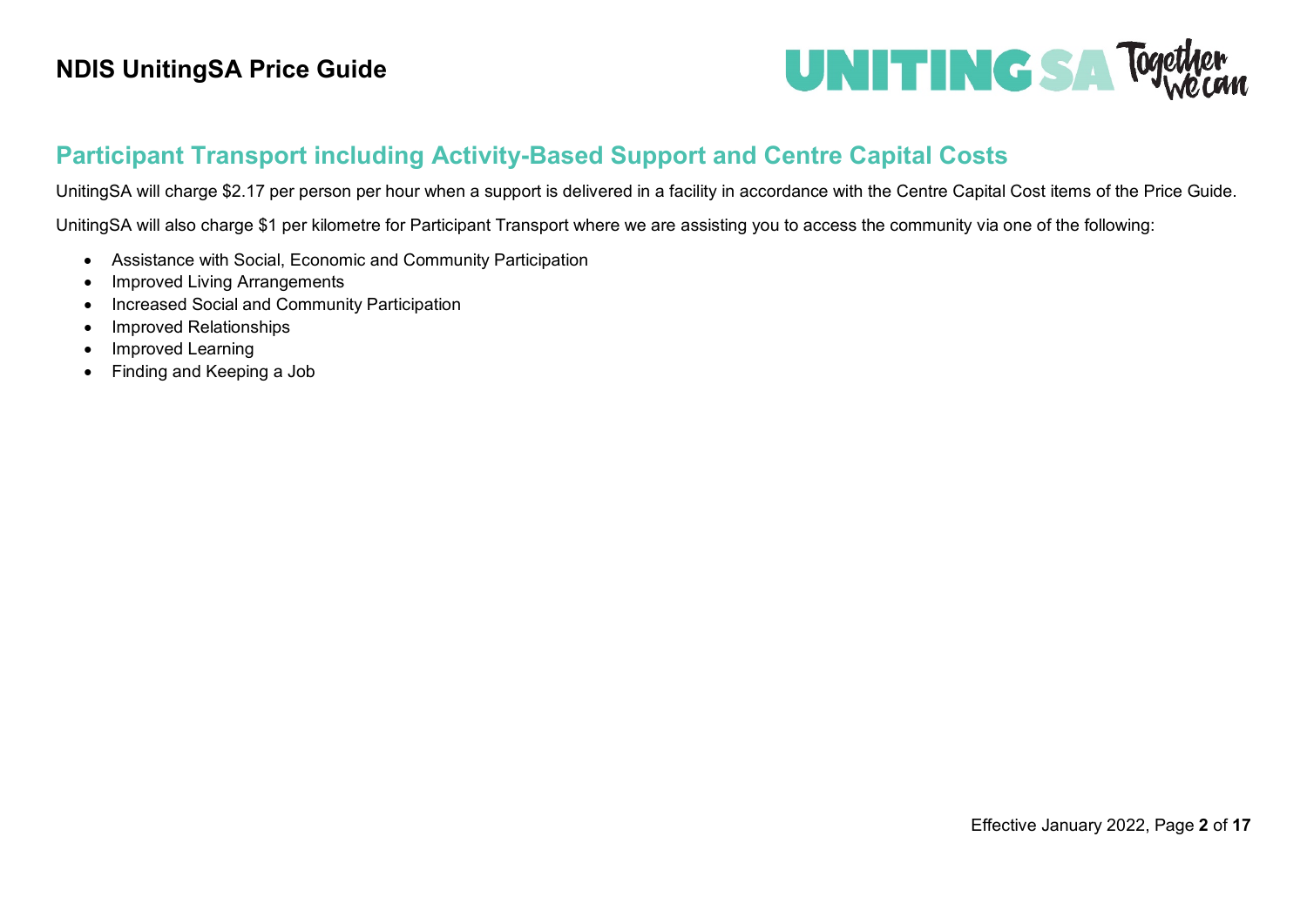

## <span id="page-2-0"></span>**Core Supports**

### <span id="page-2-1"></span>**Daily Activities (DA)**

| <b>Registration</b><br><b>Group</b> | <b>Support Item</b><br><b>Name</b>                                                     | <b>Unit</b> | <b>National</b><br><b>Non-Remote</b><br>$(MM 1-5)$ | <b>Travel</b> | <b>Provider</b><br><b>Travel Non-</b><br>Labour | <b>Activity</b><br><b>Based</b><br><b>Transport</b> | <b>Cancellations</b> | <b>NDIA</b><br><b>Reporting</b> | Non-<br>F <sub>2F</sub> |
|-------------------------------------|----------------------------------------------------------------------------------------|-------------|----------------------------------------------------|---------------|-------------------------------------------------|-----------------------------------------------------|----------------------|---------------------------------|-------------------------|
| Daily Personal<br>Activities        | Assistance With<br>Self-Care Activities -<br>Standard -<br>Weekday Daytime -<br>TTP    | H           | \$59.81                                            | $\checkmark$  | $\checkmark$                                    | $\pmb{\times}$                                      | ✓                    | ×                               |                         |
| Daily Personal<br>Activities        | <b>Assistance With</b><br>Self-Care Activities -<br>Standard - Public<br>Holiday - TTP | H           | \$132.09                                           | $\checkmark$  | $\checkmark$                                    | $\pmb{\times}$                                      | ✓                    | $\boldsymbol{\mathsf{x}}$       |                         |
| Daily Personal<br>Activities        | Assistance With<br>Self-Care Activities -<br>Standard - Saturday<br>- TTP              | H           | \$83.89                                            | $\checkmark$  | $\checkmark$                                    | $\pmb{\times}$                                      | $\checkmark$         | $\boldsymbol{\mathsf{x}}$       |                         |
| Daily Personal<br>Activities        | <b>Assistance With</b><br>Self-Care Activities -<br>Standard - Sunday -<br>TTP         | H           | \$107.99                                           | $\checkmark$  | $\checkmark$                                    | $\pmb{\times}$                                      | $\checkmark$         | $\mathbf x$                     |                         |
| Daily Personal<br>Activities        | <b>Assistance With</b><br>Self-Care Activities -<br><b>Standard - Evening</b><br>- TTP | H           | \$65.82                                            | $\checkmark$  | $\checkmark$                                    | $\pmb{\times}$                                      | $\checkmark$         | $\mathbf x$                     |                         |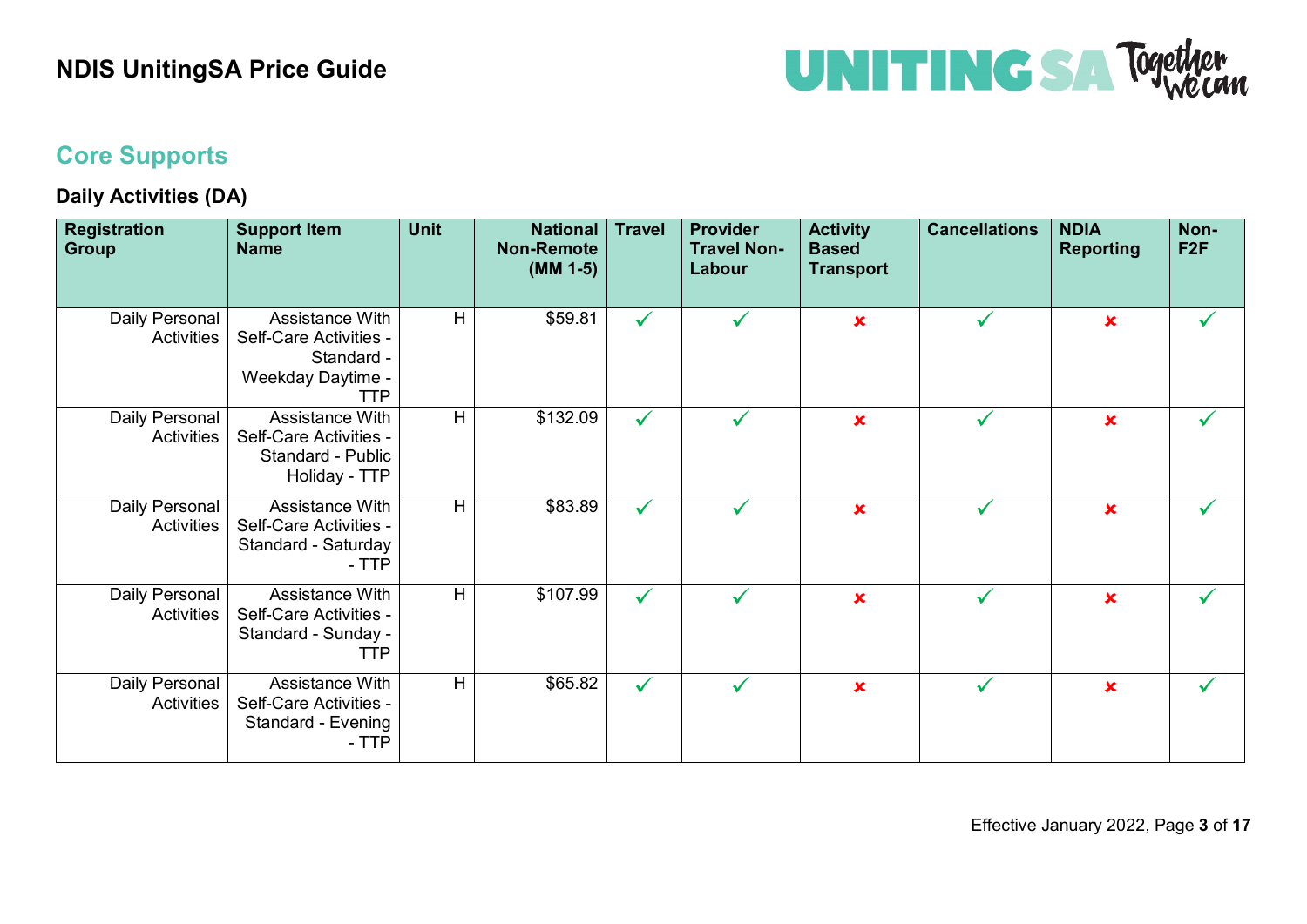

| <b>Registration</b><br><b>Group</b>                       | <b>Support Item</b><br><b>Name</b>                                                     | <b>Unit</b>             | <b>National</b><br><b>Non-Remote</b><br>$(MM 1-5)$ | <b>Travel</b> | <b>Provider</b><br><b>Travel Non-</b><br>Labour | <b>Activity</b><br><b>Based</b><br><b>Transport</b> | <b>Cancellations</b> | <b>NDIA</b><br><b>Reporting</b> | Non-<br>F2F  |
|-----------------------------------------------------------|----------------------------------------------------------------------------------------|-------------------------|----------------------------------------------------|---------------|-------------------------------------------------|-----------------------------------------------------|----------------------|---------------------------------|--------------|
| <b>High Intensity Daily</b><br><b>Personal Activities</b> | Assistance With<br>Self-Care Activities -<br>Level 1 - Weekday<br>Daytime - TTP        | H                       | \$59.81                                            | $\checkmark$  | $\checkmark$                                    | $\pmb{\times}$                                      | ✓                    | $\pmb{\times}$                  | $\checkmark$ |
| <b>High Intensity Daily</b><br><b>Personal Activities</b> | <b>Assistance With</b><br>Self-Care Activities -<br>Level 2 - Weekday<br>Daytime - TTP | $\overline{\mathsf{H}}$ | \$64.50                                            | $\checkmark$  |                                                 | $\overline{\mathbf{x}}$                             |                      | ×                               |              |
| <b>High Intensity Daily</b><br><b>Personal Activities</b> | <b>Assistance With</b><br>Self-Care Activities -<br>Level 3 - Weekday<br>Daytime - TTP | H                       | \$67.81                                            | $\checkmark$  | ✓                                               | $\pmb{\times}$                                      | ✓                    | $\pmb{\times}$                  |              |
| <b>High Intensity Daily</b><br><b>Personal Activities</b> | <b>Assistance With</b><br>Self-Care Activities -<br>Level 3 - Evening -<br><b>TTP</b>  | H                       | \$74.63                                            | $\checkmark$  |                                                 | $\overline{\mathbf{x}}$                             |                      | $\pmb{\times}$                  |              |
| <b>High Intensity Daily</b><br><b>Personal Activities</b> | <b>Assistance With</b><br>Self-Care Activities -<br>Level 3 - Saturday -<br><b>TTP</b> | $\overline{\mathsf{H}}$ | \$95.13                                            | $\checkmark$  |                                                 | $\pmb{\times}$                                      |                      | $\pmb{\times}$                  |              |
| <b>High Intensity Daily</b><br><b>Personal Activities</b> | <b>Assistance With</b><br>Self-Care Activities -<br>Level 3 - Sunday -<br>TTP          | H                       | \$122.45                                           | $\checkmark$  | $\checkmark$                                    | $\pmb{\times}$                                      | ✓                    | $\pmb{\times}$                  | $\checkmark$ |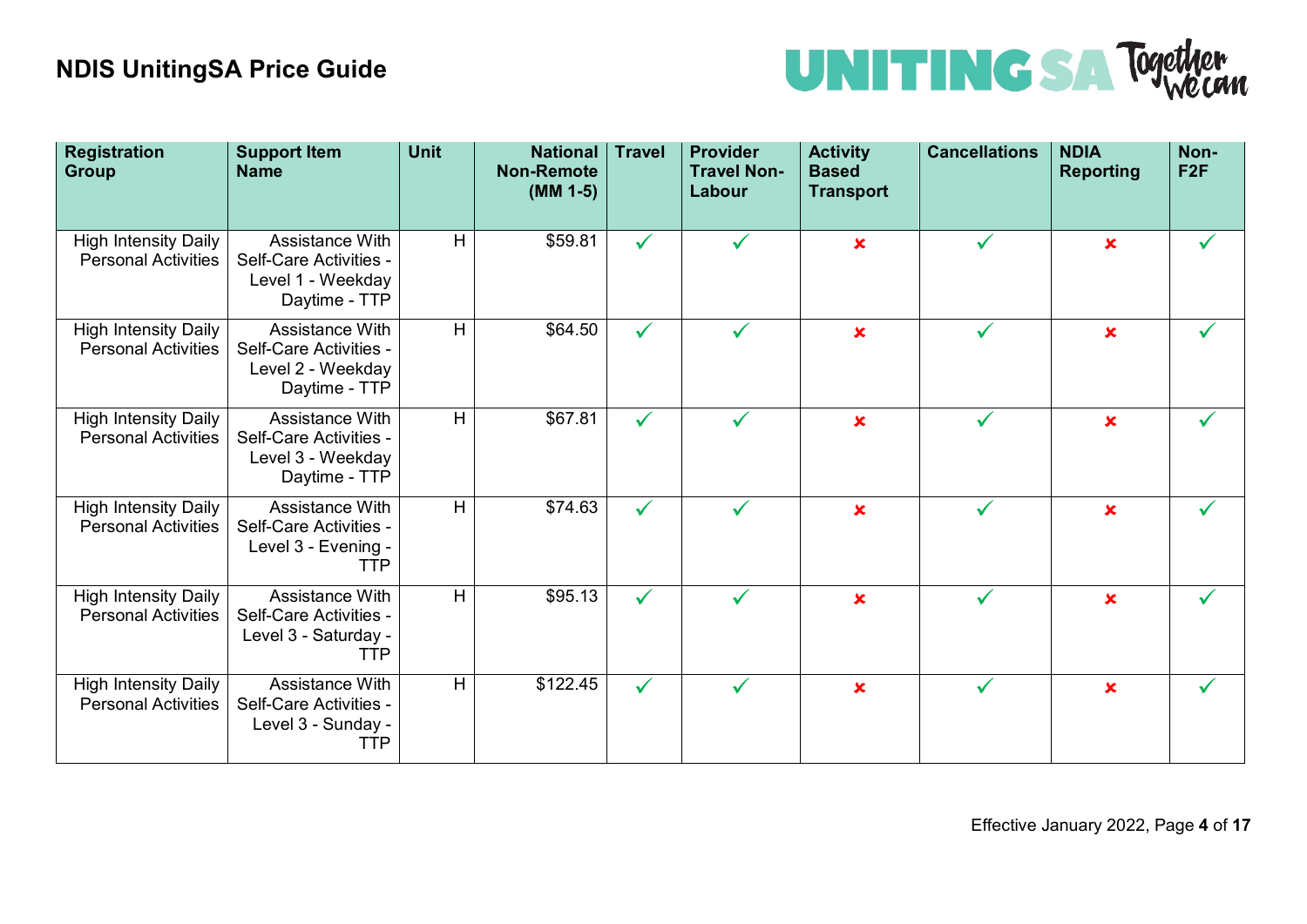

| <b>Registration</b><br>Group                              | <b>Support Item</b><br><b>Name</b>                                                      | <b>Unit</b> | National Travel<br><b>Non-Remote</b><br>$(MM 1-5)$ | Provider<br><b>Travel Non-</b><br>Labour | <b>Activity</b><br><b>Based</b><br><b>Transport</b> | <b>Cancellations</b> | <b>NDIA</b><br><b>Reporting</b> | Non-<br>F2F |
|-----------------------------------------------------------|-----------------------------------------------------------------------------------------|-------------|----------------------------------------------------|------------------------------------------|-----------------------------------------------------|----------------------|---------------------------------|-------------|
| <b>High Intensity Daily</b><br><b>Personal Activities</b> | Assistance With<br><b>Self-Care Activities -</b><br>Level 3 - Public  <br>Holiday - TTP | H           | \$149.78                                           |                                          | ×                                                   |                      | $\mathbf x$                     |             |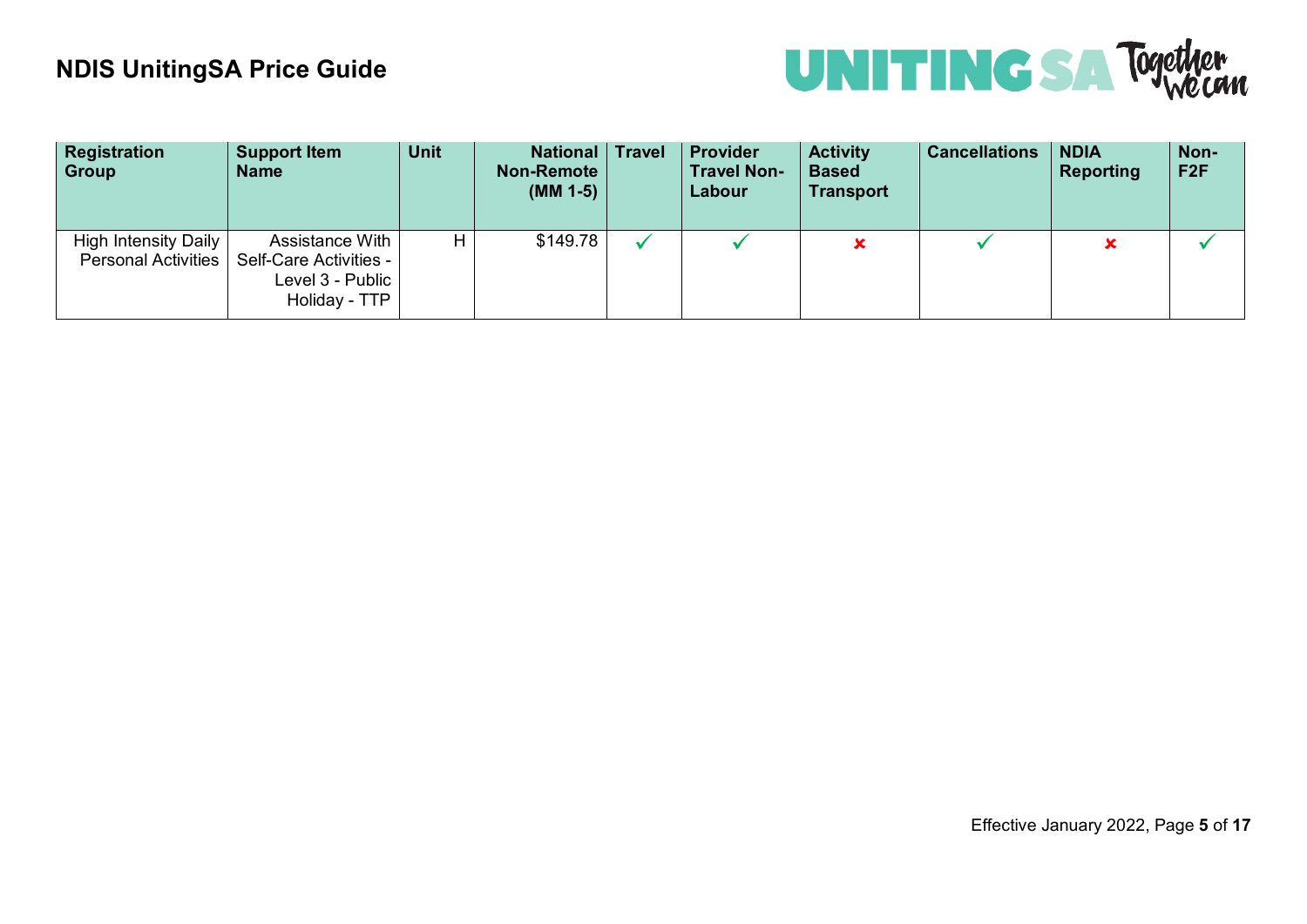

<span id="page-5-0"></span>**Social, Economic and Community Participation (SCP)**

| <b>Registration</b><br><b>Group</b>                       | <b>Support Item</b><br><b>Name</b>                                                               | <b>Unit</b> | <b>National</b><br><b>Non-Remote</b><br>$(MM 1-5)$ | <b>Travel</b> | <b>Provider</b><br><b>Travel Non-</b><br>Labour | <b>Activity</b><br><b>Based</b><br><b>Transport</b> | <b>Cancellations</b> | <b>NDIA</b><br><b>Reporting</b> | Non-<br>F <sub>2F</sub> |
|-----------------------------------------------------------|--------------------------------------------------------------------------------------------------|-------------|----------------------------------------------------|---------------|-------------------------------------------------|-----------------------------------------------------|----------------------|---------------------------------|-------------------------|
|                                                           |                                                                                                  |             |                                                    |               |                                                 |                                                     |                      |                                 |                         |
| <b>High Intensity Daily</b><br><b>Personal Activities</b> | Access Community,<br>Social And Rec<br>Activities - Level 2 -<br>Weekday Daytime -<br><b>TTP</b> | H           | \$64.50                                            | $\checkmark$  | $\checkmark$                                    | ✓                                                   | $\checkmark$         | ×                               |                         |
| <b>High Intensity Daily</b><br><b>Personal Activities</b> | Access Community,<br>Social And Rec<br>Activities - Level 3 -<br>Weekday Daytime -<br>TTP        | H           | \$67.81                                            |               |                                                 |                                                     |                      | $\overline{\mathbf{x}}$         |                         |
| <b>High Intensity Daily</b><br><b>Personal Activities</b> | Access Community,<br>Social And Rec<br>Activities - Level 3 -<br>Evening - TTP                   | H           | \$74.63                                            | $\checkmark$  |                                                 | ✓                                                   |                      | $\mathbf x$                     |                         |
| <b>High Intensity Daily</b><br><b>Personal Activities</b> | Access Community,<br>Social And Rec<br>Activities - Level 3 -<br>Saturday - TTP                  | H           | \$95.13                                            | $\checkmark$  |                                                 | $\checkmark$                                        |                      | $\mathbf x$                     |                         |
| <b>High Intensity Daily</b><br><b>Personal Activities</b> | Access Community,<br>Social And Rec<br>Activities - Level 3 -<br>Sunday - TTP                    | H           | \$122.45                                           | $\checkmark$  |                                                 | $\checkmark$                                        |                      | ×                               |                         |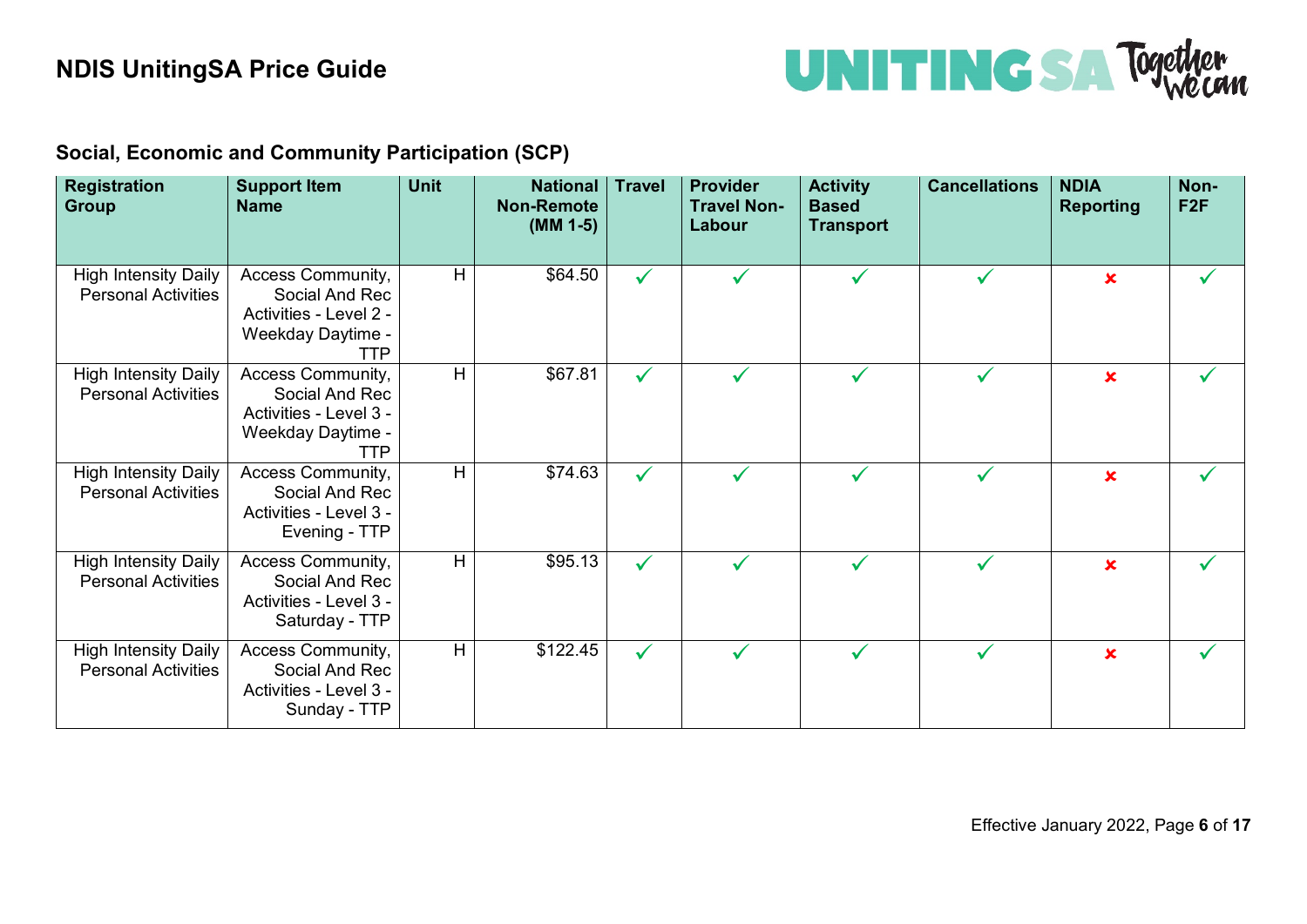

| <b>Registration</b><br><b>Group</b>                       | <b>Support Item</b><br><b>Name</b>                                                       | <b>Unit</b>    | <b>National</b><br><b>Non-Remote</b><br>$(MM 1-5)$ | <b>Travel</b> | <b>Provider</b><br><b>Travel Non-</b><br>Labour | <b>Activity</b><br><b>Based</b><br><b>Transport</b> | <b>Cancellations</b> | <b>NDIA</b><br><b>Reporting</b> | Non-<br>F2F  |
|-----------------------------------------------------------|------------------------------------------------------------------------------------------|----------------|----------------------------------------------------|---------------|-------------------------------------------------|-----------------------------------------------------|----------------------|---------------------------------|--------------|
| <b>High Intensity Daily</b><br><b>Personal Activities</b> | Access Community,<br>Social And Rec<br>Activities - Level 3 -<br>Public Holiday -<br>TTP | H              | \$149.78                                           | $\checkmark$  |                                                 |                                                     |                      | ×                               |              |
| <b>High Intensity Daily</b><br><b>Personal Activities</b> | <b>Group Activities -</b><br>High Intensity -<br>Weekday Daytime -<br><b>TTP</b>         | H              | \$64.59                                            | $\checkmark$  |                                                 | ✓                                                   | $\checkmark$         | $\pmb{\times}$                  |              |
| <b>High Intensity Daily</b><br><b>Personal Activities</b> | <b>Group Activities -</b><br>High Intensity -<br>Weekday Evening -<br><b>TTP</b>         | $\overline{H}$ | \$71.09                                            | $\checkmark$  |                                                 | ✓                                                   | ✓                    | $\mathbf x$                     |              |
| <b>High Intensity Daily</b><br><b>Personal Activities</b> | <b>Group Activities -</b><br>High Intensity -<br>Saturday - TTP                          | H              | \$90.61                                            | $\checkmark$  |                                                 |                                                     |                      | $\overline{\textbf{x}}$         |              |
| <b>High Intensity Daily</b><br><b>Personal Activities</b> | <b>Group Activities -</b><br>High Intensity -<br>Sunday - TTP                            | H              | \$116.64                                           | $\checkmark$  |                                                 | $\checkmark$                                        | $\checkmark$         | ×                               |              |
| <b>High Intensity Daily</b><br><b>Personal Activities</b> | <b>Group Activities -</b><br>High Intensity -<br>Public Holiday -<br><b>TTP</b>          | H              | \$142.66                                           | $\checkmark$  | $\checkmark$                                    | $\checkmark$                                        | $\checkmark$         | ×                               | $\checkmark$ |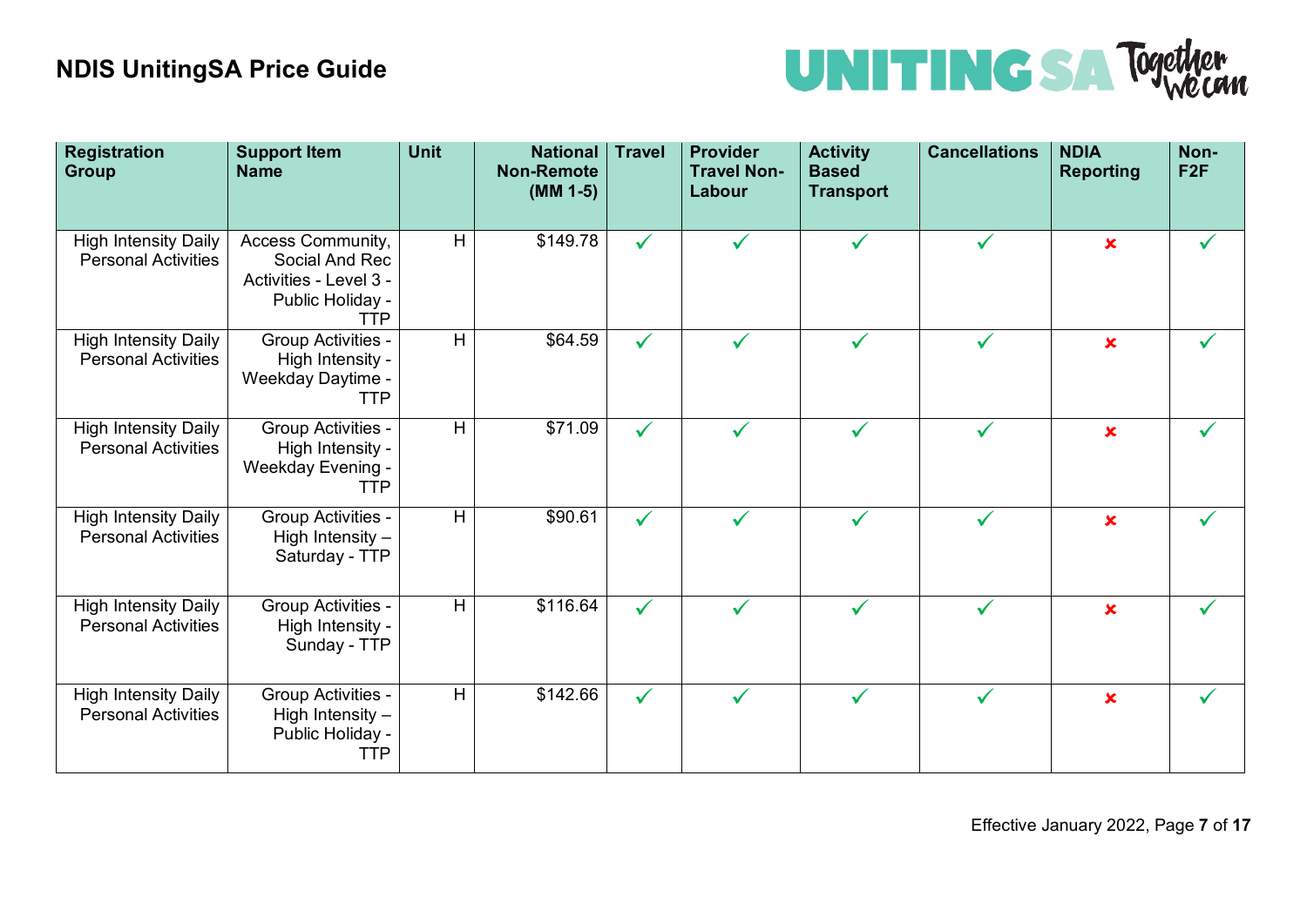

| <b>Registration</b><br><b>Group</b>                                  | <b>Support Item</b><br><b>Name</b>                                                              | <b>Unit</b>    | <b>National</b><br><b>Non-Remote</b><br>$(MM 1-5)$ | <b>Travel</b> | <b>Provider</b><br><b>Travel Non-</b><br>Labour | <b>Activity</b><br><b>Based</b><br><b>Transport</b> | <b>Cancellations</b> | <b>NDIA</b><br><b>Reporting</b> | Non-<br>F <sub>2F</sub> |
|----------------------------------------------------------------------|-------------------------------------------------------------------------------------------------|----------------|----------------------------------------------------|---------------|-------------------------------------------------|-----------------------------------------------------|----------------------|---------------------------------|-------------------------|
| <b>Group And Centre</b><br><b>Based Activities</b>                   | <b>Group Activities -</b><br>Standard -<br>Weekday Daytime -<br><b>TTP</b>                      | H              | \$59.88                                            | $\checkmark$  |                                                 | ✓                                                   | $\checkmark$         | $\mathbf x$                     |                         |
| <b>Group And Centre</b><br><b>Based Activities</b>                   | <b>Group Activities -</b><br>Standard -<br>Weekday Evening -<br>TTP                             | H              | \$65.91                                            | $\checkmark$  | ✓                                               | ✓                                                   | ✓                    | $\mathbf x$                     |                         |
| <b>Group And Centre</b><br><b>Based Activities</b>                   | <b>Group Activities -</b><br>Standard - Saturday<br>- TTP                                       | $\overline{H}$ | \$84.01                                            | $\checkmark$  |                                                 |                                                     |                      | $\mathbf x$                     |                         |
| <b>Group And Centre</b><br><b>Based Activities</b>                   | <b>Group Activities -</b><br>Standard - Sunday -<br><b>TTP</b>                                  | H              | \$108.14                                           | $\checkmark$  | $\checkmark$                                    | $\checkmark$                                        | $\checkmark$         | $\mathbf x$                     |                         |
| <b>Group And Centre</b><br><b>Based Activities</b>                   | <b>Group Activities -</b><br>Standard - Public<br>Holiday - TTP                                 | H              | \$132.26                                           | $\checkmark$  |                                                 | $\checkmark$                                        | $\checkmark$         | $\pmb{\times}$                  |                         |
| Participation In<br>Community, Social<br><b>And Civic Activities</b> | <b>Access Community</b><br>Social And Rec<br>Activities -<br>Standard - Public<br>Holiday - TTP | $\overline{H}$ | 132.09                                             | $\checkmark$  |                                                 | ✓                                                   | $\checkmark$         | $\mathbf x$                     |                         |

Effective January 2022, Page **8** of **17**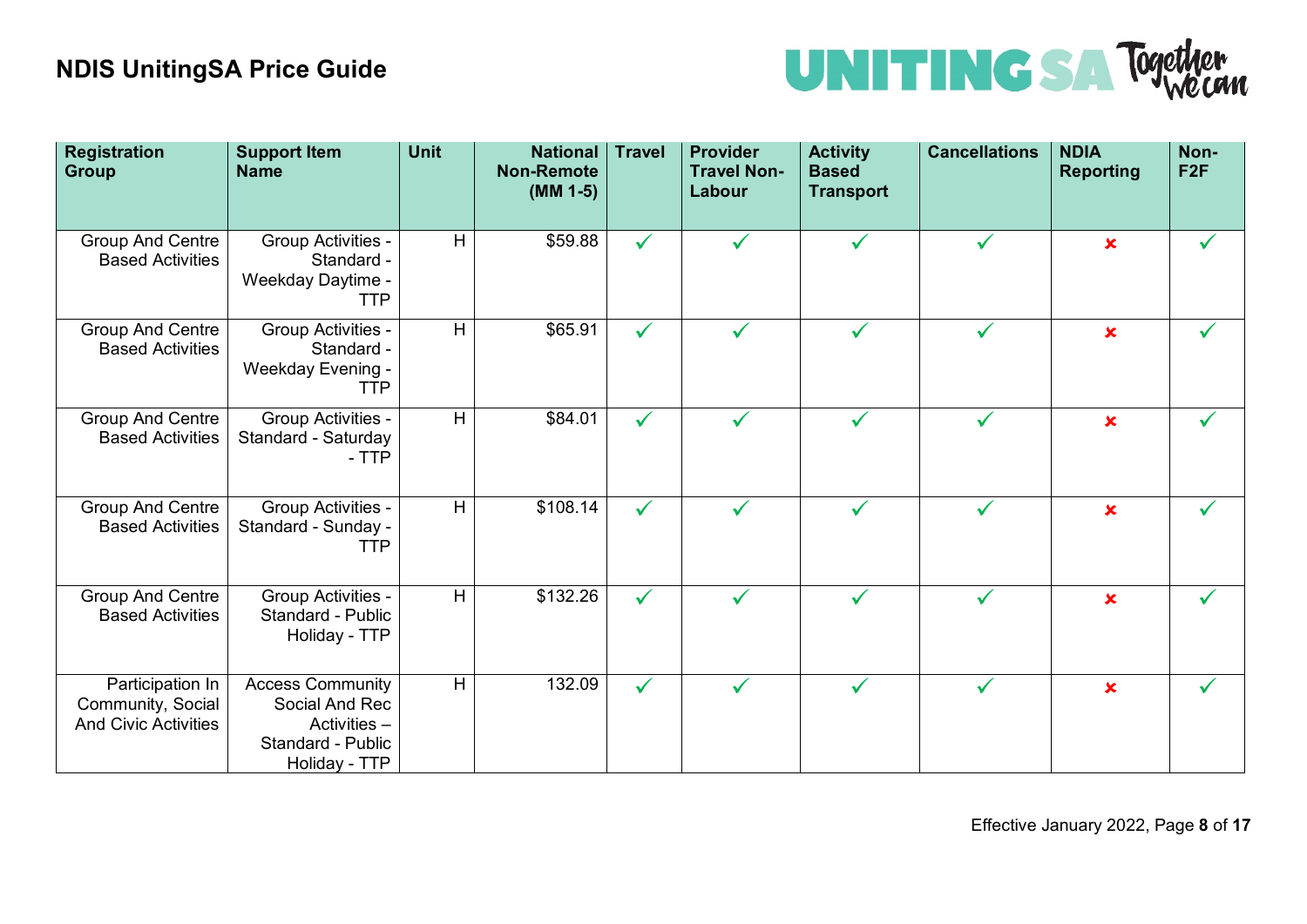

| <b>Registration</b><br><b>Group</b>                                  | <b>Support Item</b><br><b>Name</b>                                                                      | <b>Unit</b> | <b>National</b><br><b>Non-Remote</b><br>$(MM 1-5)$ | <b>Travel</b> | <b>Provider</b><br><b>Travel Non-</b><br>Labour | <b>Activity</b><br><b>Based</b><br><b>Transport</b> | <b>Cancellations</b> | <b>NDIA</b><br><b>Reporting</b> | Non-<br>F <sub>2F</sub> |
|----------------------------------------------------------------------|---------------------------------------------------------------------------------------------------------|-------------|----------------------------------------------------|---------------|-------------------------------------------------|-----------------------------------------------------|----------------------|---------------------------------|-------------------------|
| Participation In<br>Community, Social<br><b>And Civic Activities</b> | <b>Access Community</b><br>Social And Rec<br><b>Activities - Standard</b><br>- Weekday Evening<br>- TTP | H           | \$65.82                                            | $\checkmark$  |                                                 | ✓                                                   | ✓                    | $\pmb{\times}$                  |                         |
| Participation In<br>Community, Social<br><b>And Civic Activities</b> | <b>Access Community</b><br>Social And Rec<br>Activities - Weekday<br>Daytime - TTP                      | H           | \$59.81                                            | $\checkmark$  |                                                 |                                                     |                      | ×                               |                         |
| Participation In<br>Community, Social<br><b>And Civic Activities</b> | <b>Access Community</b><br>Social And Rec<br><b>Activities - Standard</b><br>- Saturday - TTP           | H           | \$83.89                                            | $\checkmark$  |                                                 | ✓                                                   | ✓                    | $\pmb{\times}$                  |                         |
| Participation In<br>Community, Social<br><b>And Civic Activities</b> | <b>Access Community</b><br>Social And Rec<br>Activities - Standard<br>- Sunday - TTP                    | H           | \$107.99                                           | $\checkmark$  |                                                 | $\checkmark$                                        | ✓                    | $\overline{\mathbf{x}}$         |                         |
| Supports in<br>Employment                                            | Supports in<br>Employment<br>Weekday Daytime                                                            | H           | \$59.81                                            | $\checkmark$  |                                                 |                                                     |                      | $\mathbf x$                     |                         |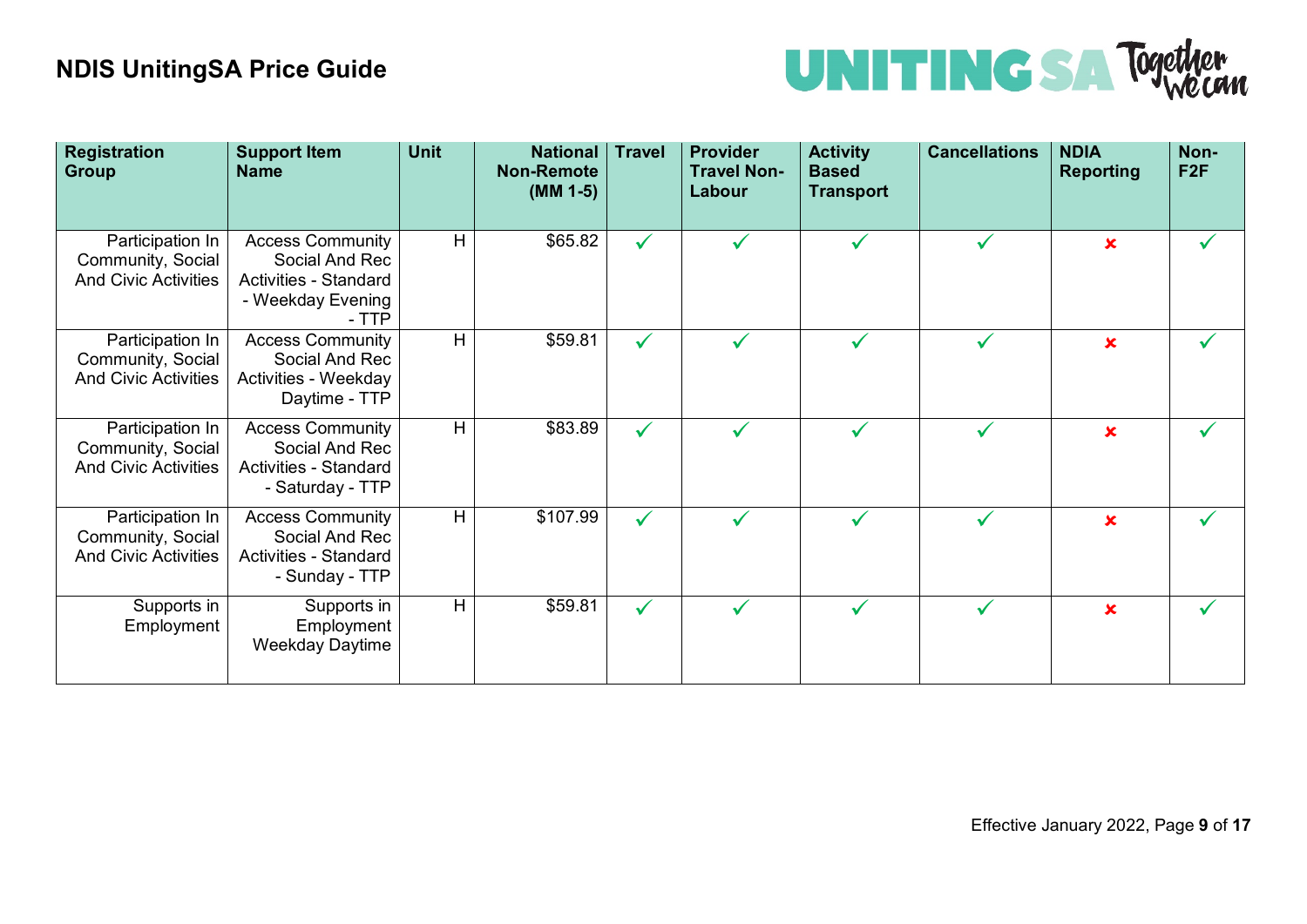

## <span id="page-9-0"></span>**Capacity Building**

### <span id="page-9-1"></span>**Support Coordination (SC)**

| <b>Registration</b><br><b>Group</b>                                                                    | <b>Support Item</b><br><b>Name</b>                            | <b>Unit</b> | <b>National</b><br><b>Non-Remote</b><br>$(MM 1-5)$ | <b>Travel</b> | <b>Provider</b><br><b>Travel Non-</b><br>Labour | <b>Activity</b><br><b>Based</b><br><b>Transport</b> | <b>Cancellations</b> | <b>NDIA</b><br><b>Reporting</b> | Non-<br>F2F |
|--------------------------------------------------------------------------------------------------------|---------------------------------------------------------------|-------------|----------------------------------------------------|---------------|-------------------------------------------------|-----------------------------------------------------|----------------------|---------------------------------|-------------|
| Assistance In<br>Coordinating Or<br>Managing Life<br>Stages, Transitions<br><b>And Supports</b>        | Level 1: Support<br>Connection                                | H           | \$65.09                                            | $\checkmark$  |                                                 | $\mathbf x$                                         |                      |                                 |             |
| Assistance In<br>Coordinating Or<br>Managing Life<br><b>Stages, Transitions</b><br><b>And Supports</b> | Level 2:<br>Coordination Of<br>Supports                       | H           | \$100.14                                           | $\checkmark$  |                                                 | $\pmb{\times}$                                      |                      |                                 |             |
| Assistance In<br>Coordinating Or<br>Managing Life<br><b>Stages, Transitions</b><br><b>And Supports</b> | Psychosocial<br><b>Recovery Coaching</b><br>- Weekday Daytime | H           | \$85.62                                            | $\checkmark$  |                                                 | $\checkmark$                                        | ✓                    | $\mathbf x$                     |             |
| Assistance In<br>Coordinating Or<br>Managing Life<br>Stages, Transitions<br><b>And Supports</b>        | Psychosocial<br><b>Recovery Coaching</b><br>- Weekday Evening | H           | \$94.25                                            | $\checkmark$  |                                                 | ✓                                                   | $\checkmark$         | $\mathbf x$                     |             |
| Assistance In<br>Coordinating Or<br>Managing Life<br>Stages, Transitions<br><b>And Supports</b>        | Psychosocial<br><b>Recovery Coaching</b><br>- Weekday Night   | H           | \$95.97                                            | $\checkmark$  | ✓                                               | ✓                                                   | ✓                    | $\mathbf x$                     |             |

Effective January 2022, Page **10** of **17**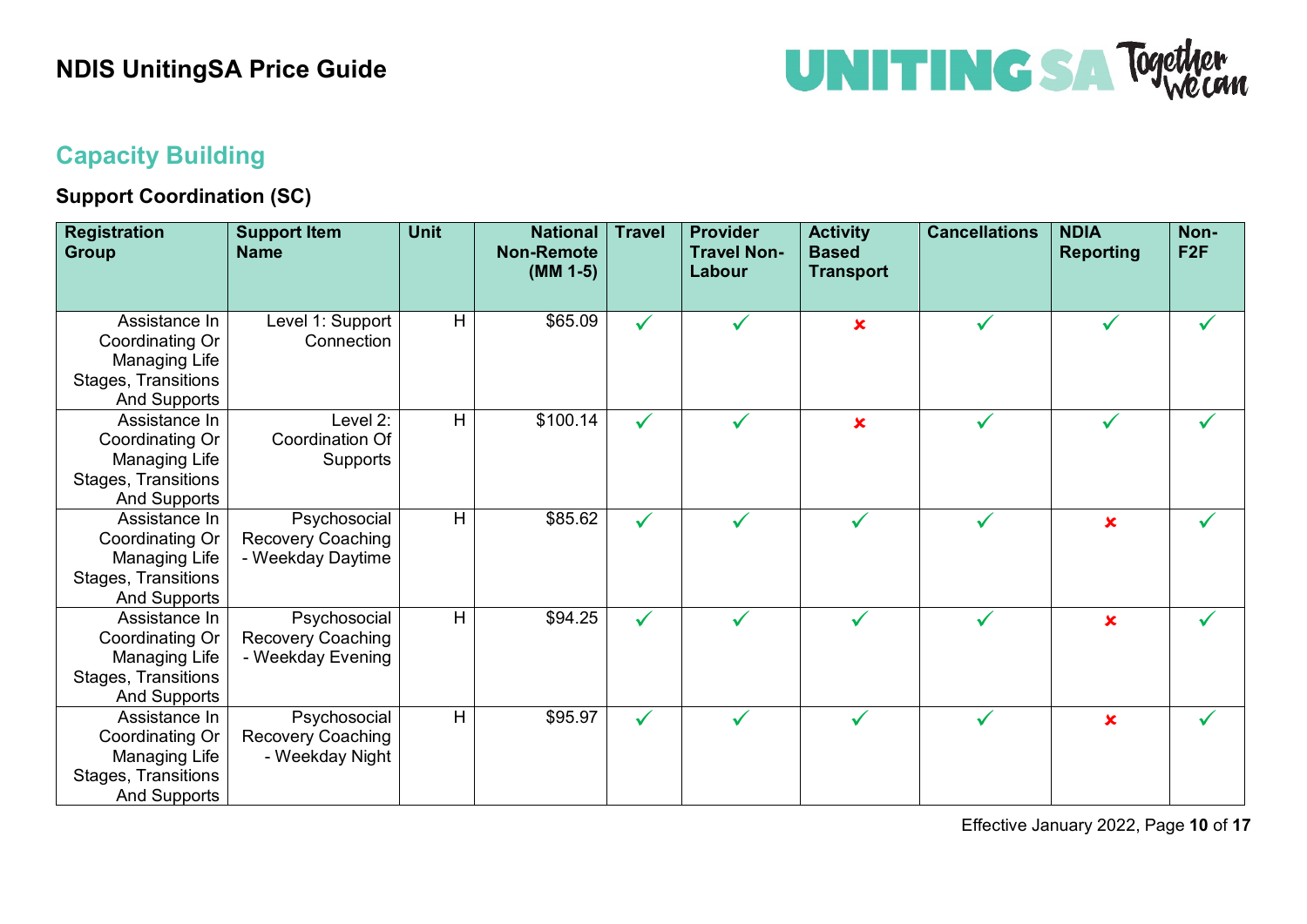

| <b>Registration</b><br><b>Group</b>                                                                    | <b>Support Item</b><br><b>Name</b>                                                        | <b>Unit</b> | <b>National</b><br><b>Non-Remote</b><br>$(MM 1-5)$ | <b>Travel</b> | <b>Provider</b><br><b>Travel Non-</b><br>Labour | <b>Activity</b><br><b>Based</b><br><b>Transport</b> | <b>Cancellations</b> | <b>NDIA</b><br><b>Reporting</b> | Non-<br>F2F |
|--------------------------------------------------------------------------------------------------------|-------------------------------------------------------------------------------------------|-------------|----------------------------------------------------|---------------|-------------------------------------------------|-----------------------------------------------------|----------------------|---------------------------------|-------------|
| Assistance In<br>Coordinating Or<br>Managing Life<br><b>Stages, Transitions</b><br><b>And Supports</b> | Psychosocial<br><b>Recovery Coaching</b><br>- Saturday                                    | H           | \$120.12                                           | $\checkmark$  |                                                 |                                                     |                      | ×                               |             |
| Assistance In<br>Coordinating Or<br>Managing Life<br><b>Stages, Transitions</b><br><b>And Supports</b> | Psychosocial<br>Recovery Coaching<br>- Sunday                                             | H           | \$154.61                                           | $\checkmark$  |                                                 |                                                     |                      | $\overline{\textbf{x}}$         |             |
| Assistance In<br>Coordinating Or<br>Managing Life<br><b>Stages, Transitions</b><br><b>And Supports</b> | Psychosocial<br><b>Recovery Coaching</b><br>- Public Holiday                              | H           | \$189.11                                           | $\checkmark$  |                                                 |                                                     |                      | $\pmb{\times}$                  |             |
| Development Of<br>Daily Living And Life<br><b>Skills</b>                                               | CB and Training in<br>Plan and Financial<br>Management by a<br><b>Support Coordinator</b> | H           | \$65.09                                            | $\checkmark$  |                                                 | $\pmb{\times}$                                      | $\checkmark$         | ×                               |             |
| Support<br>Coordination                                                                                | Level 3: Specialist<br>Support<br>Coordination                                            | H           | \$190.54                                           | $\checkmark$  |                                                 | $\overline{\mathbf{x}}$                             |                      |                                 |             |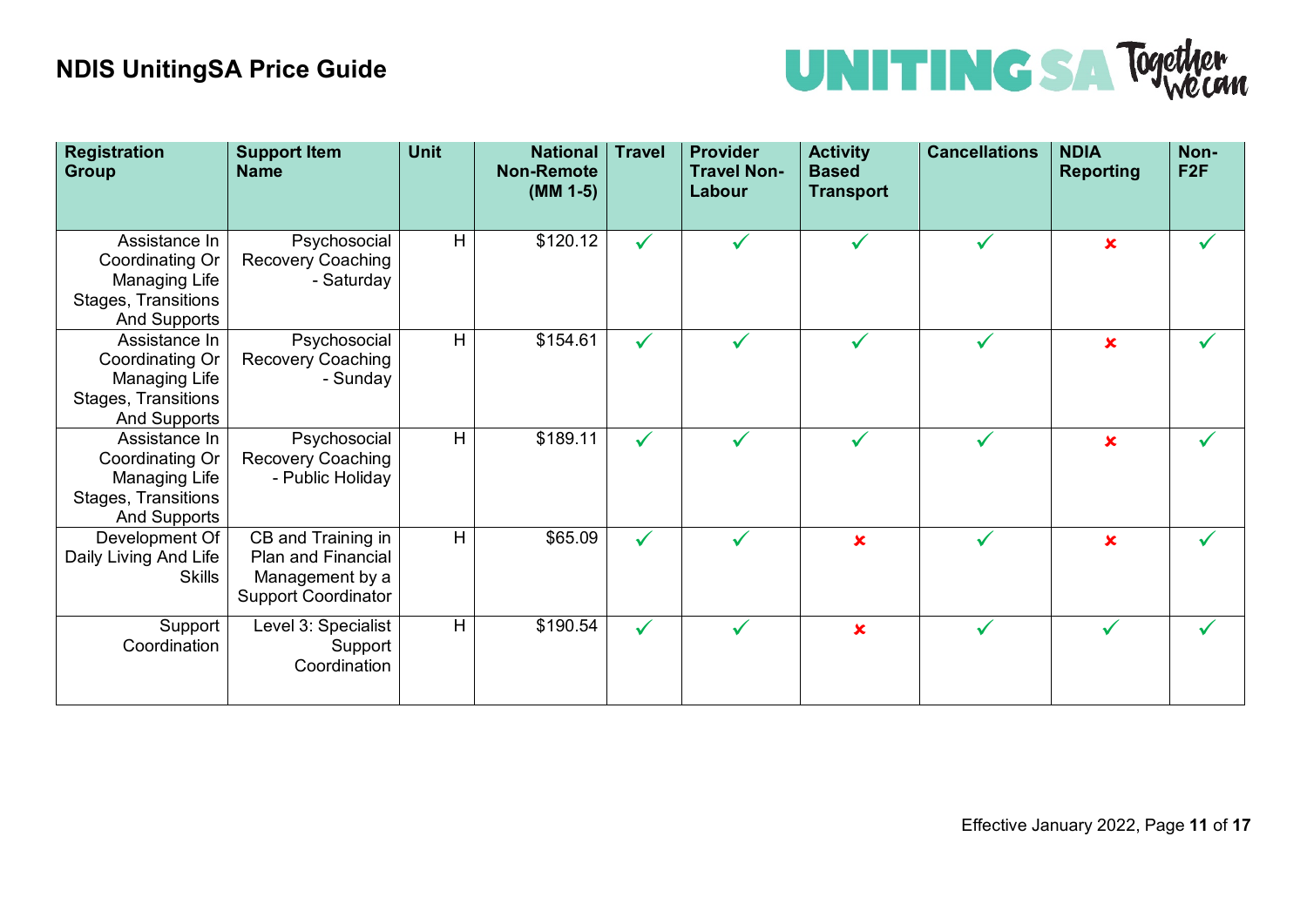

### <span id="page-11-0"></span>**Improved Living Arrangement (ILA)**

| Registration<br><b>Group</b>     | <b>Support Item</b><br><b>Name</b>      | <b>Unit</b> | National Travel<br><b>Non-Remote</b><br>$(MM 1-5)$ | <b>Provider</b><br><b>Travel Non-</b><br><b>Labour</b> | <b>Activity</b><br><b>Based</b><br><b>Transport</b> | <b>Cancellations</b> | <b>NDIA</b><br><b>Reporting</b> | Non-<br>F2F |
|----------------------------------|-----------------------------------------|-------------|----------------------------------------------------|--------------------------------------------------------|-----------------------------------------------------|----------------------|---------------------------------|-------------|
| Assistance In<br>Coordinating Or | <b>Assistance With</b><br>Accommodation | H           | \$65.09                                            |                                                        |                                                     |                      | ×                               |             |
| Managing Life                    | And Tenancy                             |             |                                                    |                                                        |                                                     |                      |                                 |             |
| Stages, Transitions              | Obligations                             |             |                                                    |                                                        |                                                     |                      |                                 |             |
| <b>And Supports</b>              |                                         |             |                                                    |                                                        |                                                     |                      |                                 |             |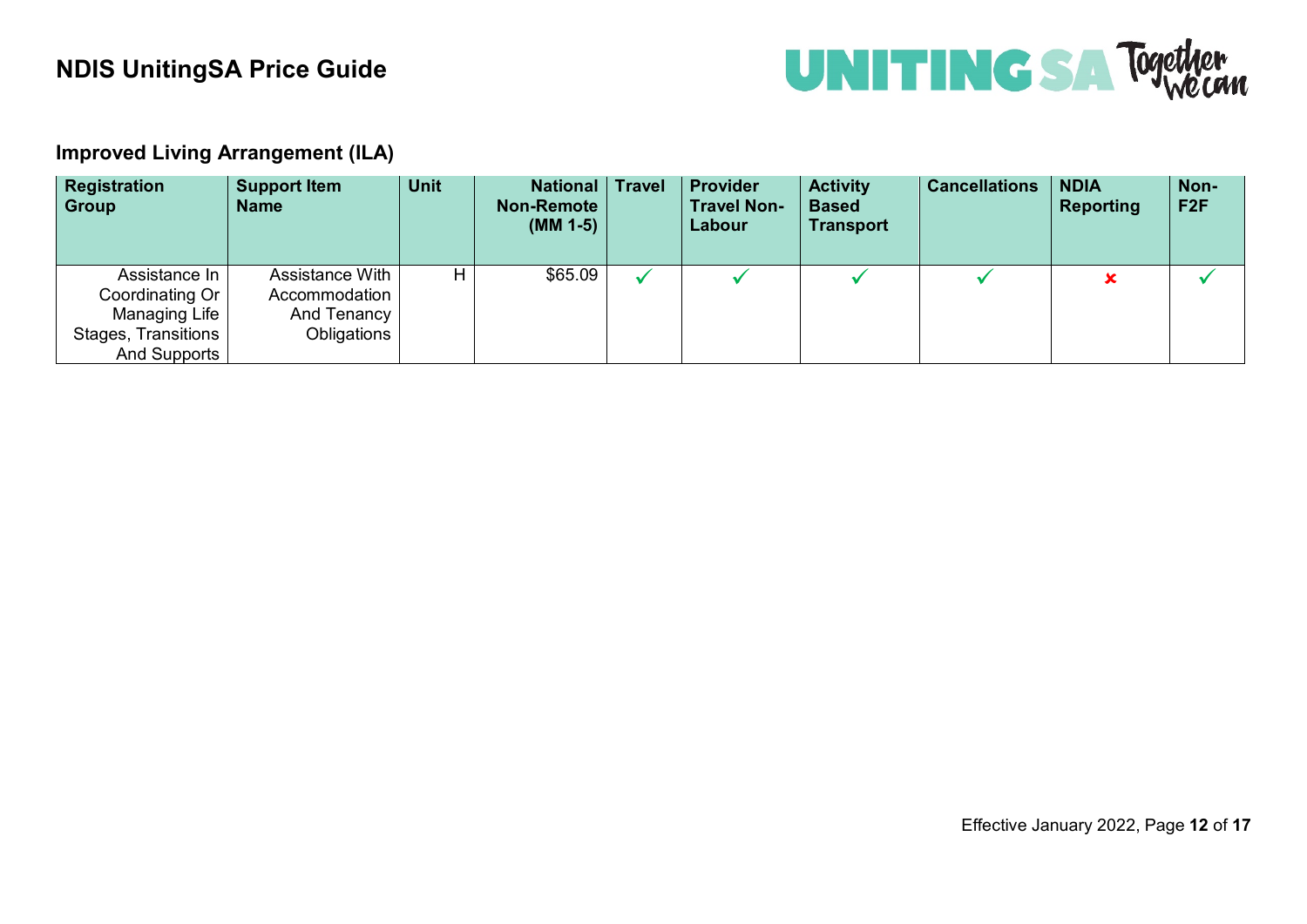

### <span id="page-12-0"></span>**Increased Social and Community Participation (SCP)**

| Registration<br>Group                                                                           | <b>Support Item</b><br><b>Name</b>                                                                 | <b>Unit</b> | <b>National</b><br><b>Non-Remote</b><br>$(MM 1-5)$ | <b>Travel</b> | <b>Provider</b><br><b>Travel Non-</b><br>Labour | <b>Activity</b><br><b>Based</b><br><b>Transport</b> | <b>Cancellations</b> | <b>NDIA</b><br><b>Reporting</b> | Non-<br>F <sub>2F</sub> |
|-------------------------------------------------------------------------------------------------|----------------------------------------------------------------------------------------------------|-------------|----------------------------------------------------|---------------|-------------------------------------------------|-----------------------------------------------------|----------------------|---------------------------------|-------------------------|
| Development Of<br>Daily Living And Life<br><b>Skills</b>                                        | <b>Skills Development</b><br>And Training                                                          | H           | \$65.09                                            |               |                                                 |                                                     |                      | $\mathbf x$                     |                         |
| Assistance In<br>Coordinating Or<br>Managing Life<br>Stages, Transitions<br><b>And Supports</b> | Life Transition<br>Planning Incl.<br>Mentoring, Peer-<br>Support And Indiv<br><b>Skill Develop</b> | H           | \$65.09                                            |               |                                                 |                                                     |                      | ×                               |                         |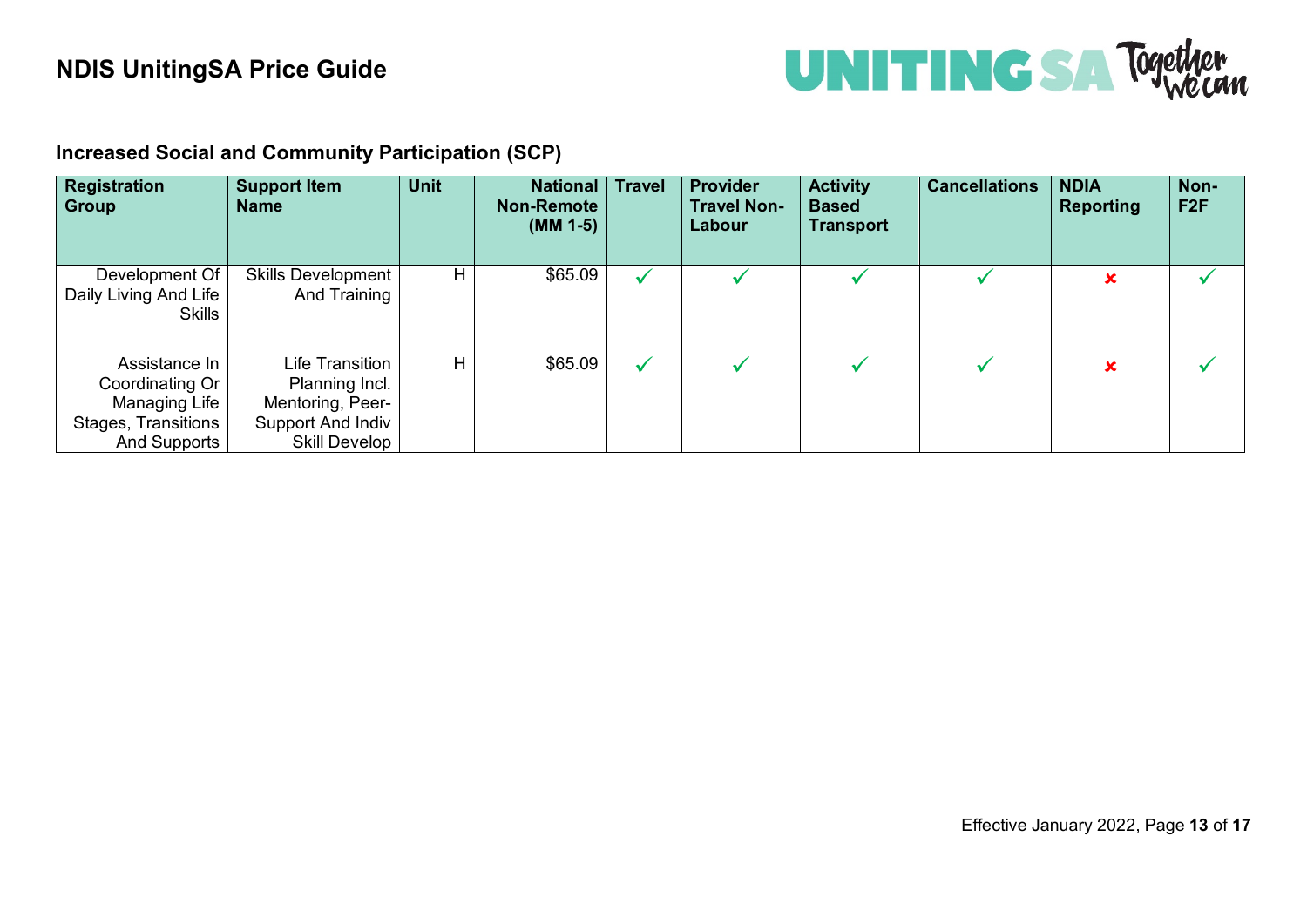

### <span id="page-13-0"></span>**Finding and Keeping a Job (E)**

| Registration<br><b>Group</b> | <b>Support Item</b><br><b>Name</b>             | <b>Unit</b> | <b>National</b><br><b>Non-Remote</b><br>$(MM 1-5)$ | <b>Travel</b> | <b>Provider</b><br><b>Travel Non-</b><br>Labour | <b>Activity</b><br><b>Based</b><br><b>Transport</b> | <b>Cancellations</b> | <b>NDIA</b><br><b>Reporting</b> | Non-<br>F <sub>2F</sub> |
|------------------------------|------------------------------------------------|-------------|----------------------------------------------------|---------------|-------------------------------------------------|-----------------------------------------------------|----------------------|---------------------------------|-------------------------|
| Finding and<br>Keeping a Job | Supports in<br>Employment                      | H           | \$59.88                                            |               |                                                 |                                                     |                      | $\mathbf x$                     |                         |
| Finding and<br>Keeping a Job | School Leaver<br>Employment<br>Supports (SLES) | <b>WK</b>   | Negotiable                                         | $\mathbf x$   | $\mathbf x$                                     | $\mathbf x$                                         |                      |                                 |                         |
| Finding and<br>Keeping a Job | Workplace<br>Assistance                        | H           | \$65.09                                            | $\checkmark$  |                                                 |                                                     |                      |                                 |                         |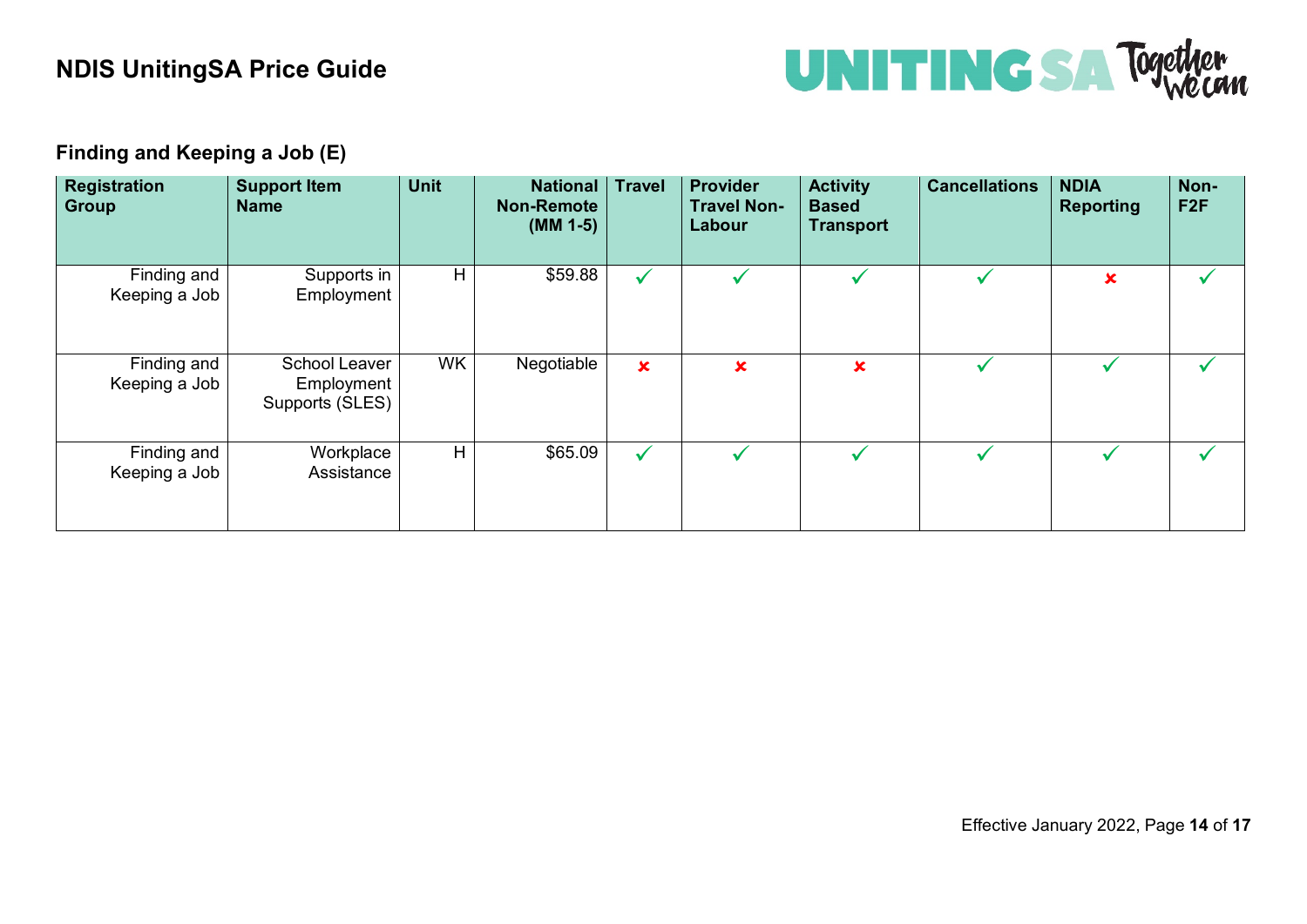

### <span id="page-14-0"></span>**Improved Relationships (IR)**

| Registration<br>Group                                      | <b>Support Item</b><br><b>Name</b>      | <b>Unit</b> | National<br><b>Non-Remote</b><br>$(MM 1-5)$ | <b>Travel</b> | <b>Provider</b><br><b>Travel Non-</b><br>Labour | <b>Activity</b><br><b>Based</b><br><b>Transport</b> | <b>Cancellations</b> | <b>NDIA</b><br><b>Reporting</b> | Non-<br>F <sub>2F</sub> |
|------------------------------------------------------------|-----------------------------------------|-------------|---------------------------------------------|---------------|-------------------------------------------------|-----------------------------------------------------|----------------------|---------------------------------|-------------------------|
| Development Of  <br>Daily Living And Life<br><b>Skills</b> | Individual Social<br>Skills Development | Н           | \$65.09                                     |               |                                                 |                                                     |                      |                                 |                         |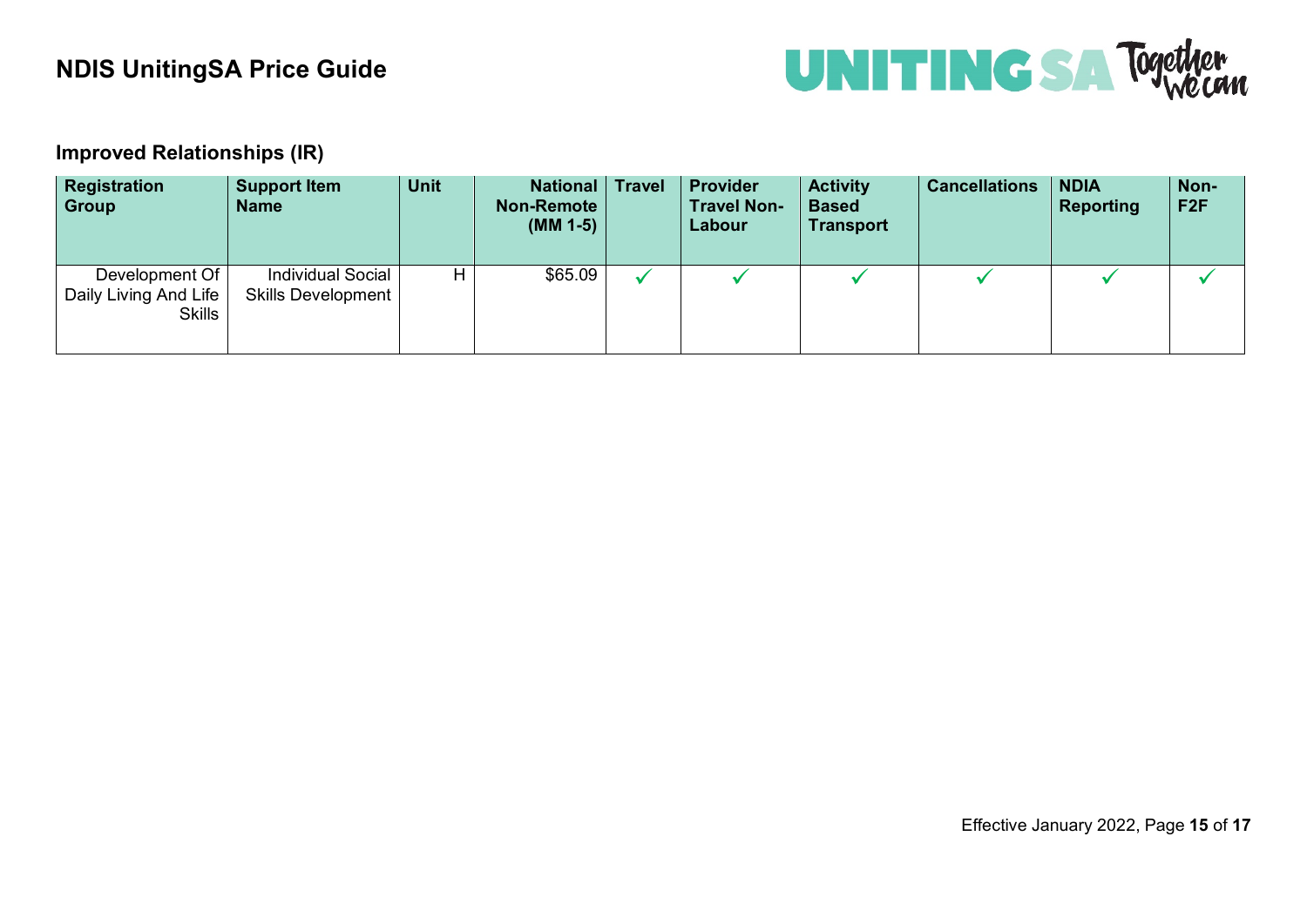

### <span id="page-15-0"></span>**Improved Daily Living Skills (DA)**

| <b>Registration</b><br><b>Group</b>                                                             | <b>Support Item</b><br><b>Name</b>                                                               | <b>Unit</b> | <b>National</b><br><b>Non-Remote</b><br>$(MM 1-5)$ | <b>Travel</b> | <b>Provider</b><br><b>Travel Non-</b><br>Labour | <b>Activity</b><br><b>Based</b><br><b>Transport</b> | <b>Cancellations</b> | <b>NDIA</b><br><b>Reporting</b> | Non-<br>F2F |
|-------------------------------------------------------------------------------------------------|--------------------------------------------------------------------------------------------------|-------------|----------------------------------------------------|---------------|-------------------------------------------------|-----------------------------------------------------|----------------------|---------------------------------|-------------|
| Assistance In<br>Coordinating Or<br>Managing Life<br>Stages, Transitions<br><b>And Supports</b> | Assistance With<br>Decision Making,<br>Daily Planning and<br><b>Budgeting</b>                    | H           | \$57.10                                            | $\checkmark$  |                                                 | $\pmb{\times}$                                      | ✔                    |                                 |             |
| Development Of<br>Daily Living And Life<br><b>Skills</b>                                        | <b>Individual Skill</b><br>Development And<br>Training Including<br>Public Transport<br>Training | H           | \$57.10                                            |               |                                                 | $\pmb{\times}$                                      |                      |                                 |             |
| Development Of<br>Daily Living And Life<br><b>Skills</b>                                        | <b>Training For</b><br>Carers/Parents                                                            | H           | \$65.09                                            | $\checkmark$  |                                                 | $\pmb{\times}$                                      |                      |                                 |             |
| Therapeutic<br>Supports                                                                         | Individual<br>Counselling                                                                        | H           | \$156.16                                           | $\checkmark$  |                                                 | $\mathbf x$                                         |                      | $\checkmark$                    |             |
| Therapeutic<br>Supports                                                                         | Community<br>Engagement<br>Assistance                                                            | H           | \$44.40                                            | $\checkmark$  |                                                 | $\mathbf x$                                         |                      |                                 |             |